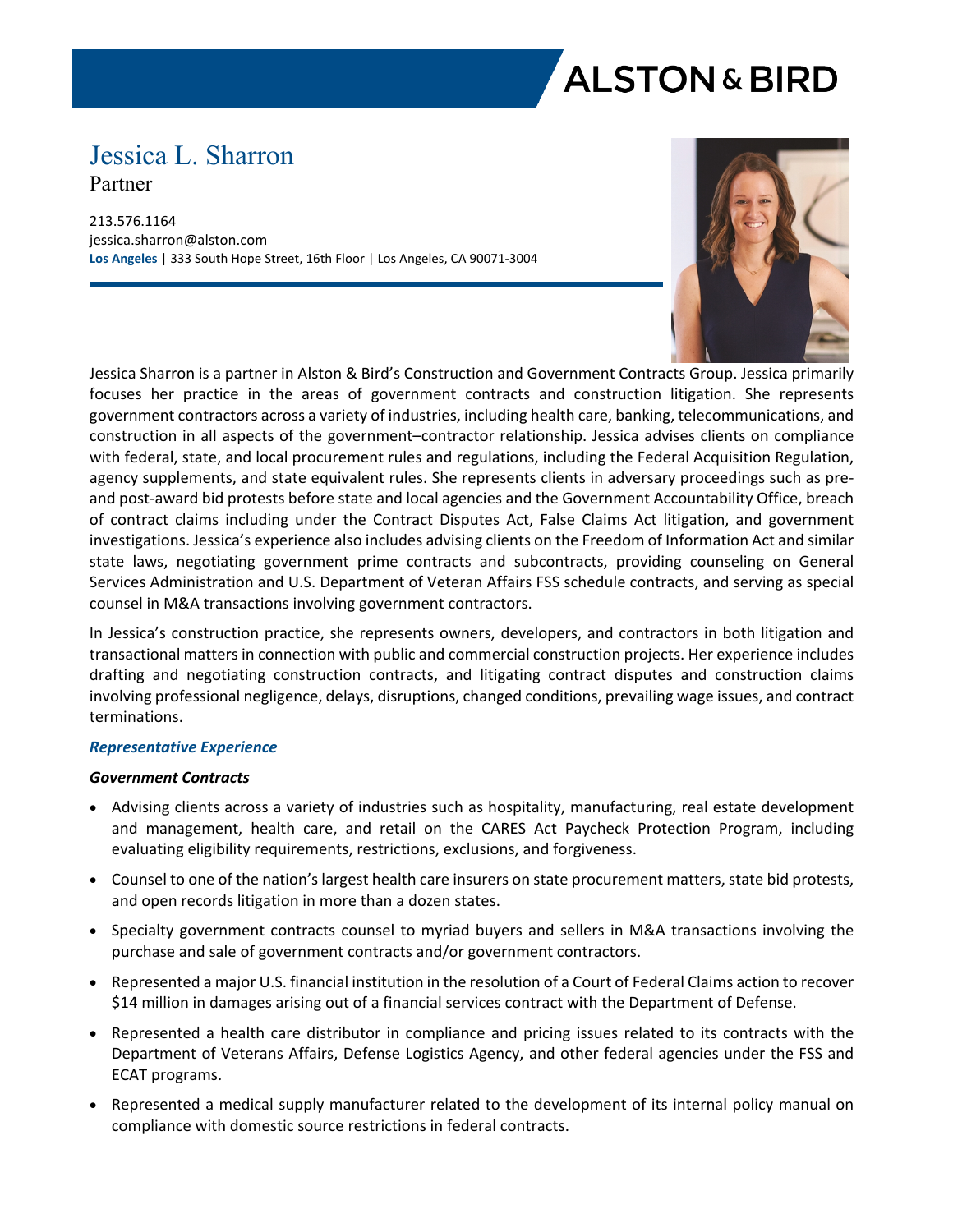

- Represented a large IT information technology company in a General Services Administration Office of Inspector General GSA Schedule 70 audit and advocated for the dismissal of the government's demand for payment.
- Represented four technology companies sued under the False Claims Act for alleged violations of certain domestic source restrictions; the suits were dismissed with prejudice after pre-answer motions.

#### *Construction*

- Outside construction counsel to the developer/owner/operator of several private-member social clubs and co-working spaces in Los Angeles, Miami, Austin, Washington, D.C., and New York.
- Represented an Asian utility in a \$400 million ICC arbitration arising out of the construction of a nuclear power generating facility.
- Counsel to a luxury residential developer on projects located in various cities around the country, including Atlanta, Boston, Oakland, San Diego, and Oceanside, CA.
- Represented the owner in litigation against a general contractor in the renovation of property in West Hollywood, CA.
- Counsel to an Engineering News-Record top 10 contractor in connection with the grading and structural work package for the new home stadium for the Los Angeles Rams and Los Angeles Chargers NFL teams.
- Represented a large general contractor in a public records dispute with the Washington State Attorney General involving information related to public projects.

### *Publications & Presentations*

#### *Publications*

- "Coping with Chinese Telecom Ban's Unclear Requirements," *Law360*, August 19, 2020.
- "Government Contractors May See Changes in Cybersecurity and IT Procurement," *Cyberspace Lawyer*, Vol. 22, No. 8, September 2017.
- "Policing Breach of Contract with Fraud: Fourth Circuit Adopts Implied Certification Theory of Liability Under the FCA," *Pratt's Government Contracting Law Report*, Vol. 1, No. 3, June 2015.
- "In Wisconsin, FCA Liability May Apply to E-Rate Program," *Law360*, May 22, 2015.
- "USAC Turns Up the Heat on E-Rate Price Requirement," *Internet Telephony*, June 2014.
- "The Changing Conflict-of-Interest Regs for Contractors," *Law360*, July 11, 2012.

# *Professional & Community Engagement*

- American Bar Association
- Design-Build Institute of America
- American Health Lawyers Association

#### *Accolades*

- Recognized as Up and Coming in the area of Government Contracts Nationwide by *Chambers USA*
- Recognized as a Southern California Rising Star in the area of Government Contracts by *Super Lawyers*
- Recognized among the "2020 Top Women Attorneys in Los Angeles" by the *Los Angeles Business Journal*